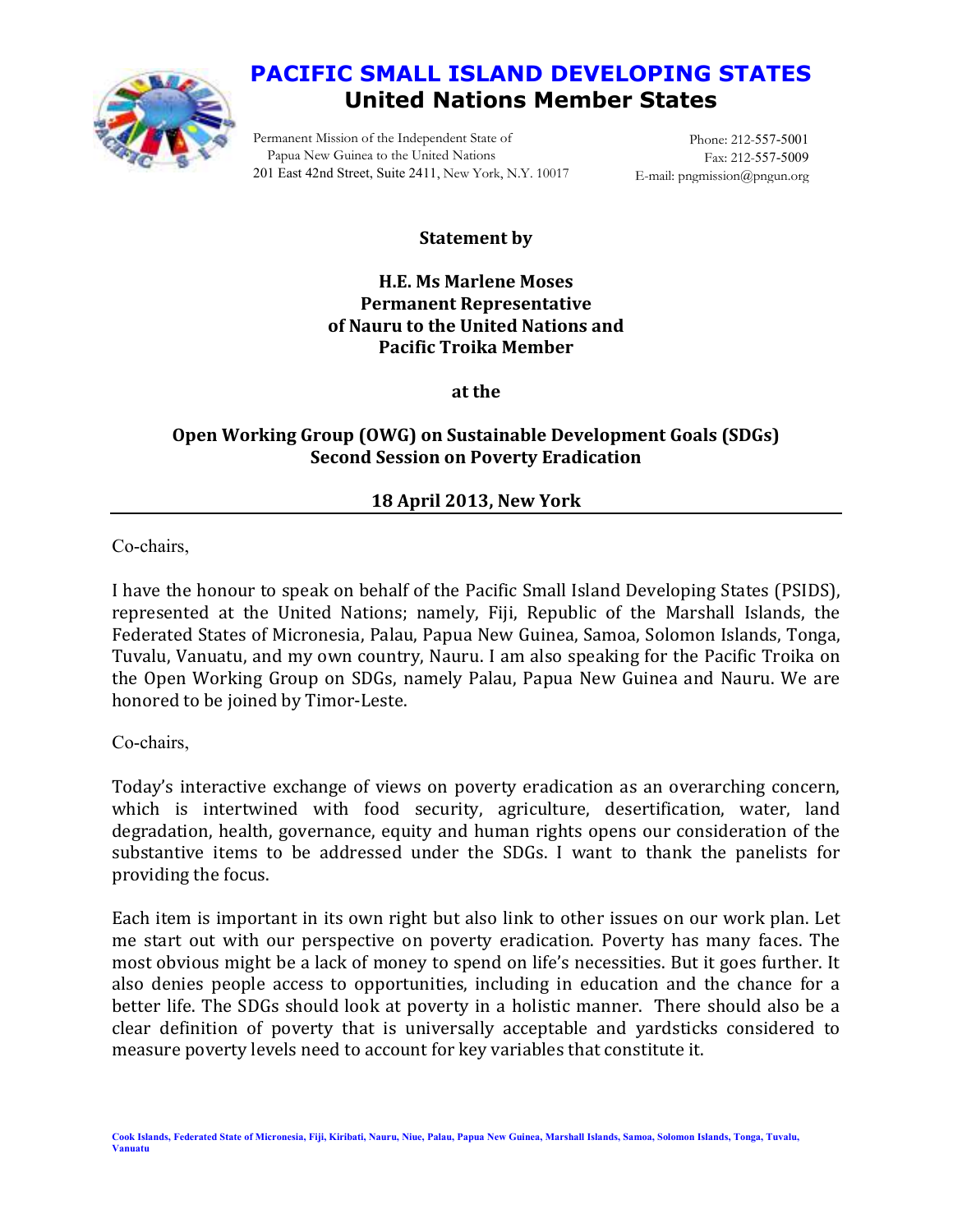#### Co-chairs,

Whilst we recognize that it is early days yet to know the final form and shape the SDGs may take, it is our considered view that the centrality of human wellbeing and security must remain paramount in the overall scheme of the SDGs formulation.

The basic needs of food, clean water, sanitation, health and education ought to be accorded priority whilst the other important elements that support life system and livelihoods should be constructed as part of complementary SDGs.

Hundreds of millions of people around the globe depend on the ocean's resources for income and sustenance. Particularly for island and coastal communities in developing countries, poverty eradication and food security cannot be achieved without sustainable fisheries and also cannot be divorced from the sustainable use of other marine resources. Food security is vital for island communities.

While in the past we have had an abundance of fish and crops, the situation is quickly changing. Overfishing, Illegal, Unregulated and Unreported (IUU) fishing as well as destructive and harmful fishing practices by others are threatening our fish stocks and our economic revenue sources and threaten our very livelihoods. In other parts of the world, entire fish populations have already collapsed.

The international community has already agreed on many of the solutions. For instance, states committed at Rio+20 to maintain or restore all fish stocks at least to levels that can produce maximum sustainable yield. This commitment and others like it must now be implemented. The SDG process is a natural home. Clear targets and indicators in an SDG on healthy, productive and resilient oceans will provide environmental sustainability to all peoples who depend on oceans and will improve their opportunities for economic and social development.

Co-chairs,

Climate change further exacerbates the problem. Fish are migrating to colder waters and our coral reefs are being exposed to ocean acidification, reducing stocks on a global level and also for our local communities. We are not even safe on land. Rising oceans are penetrating our islands and inundating our fields, destroying our crops. They are also eroding our shores to a degree that resettlements are already taking place. For example, in Papua New Guinea, the people of submerging Carteret Island are being relocated away from their home and face concerns over food insecurity arising from challenges in accessing cultivable land and other life supporting opportunities.

Climate change affects all the issues under discussion today. It is truly a cross-cutting issue and, as we move forward in developing our goals, targets and indicators, it will be our constant companion. It needs to be taken into account every step of the way.